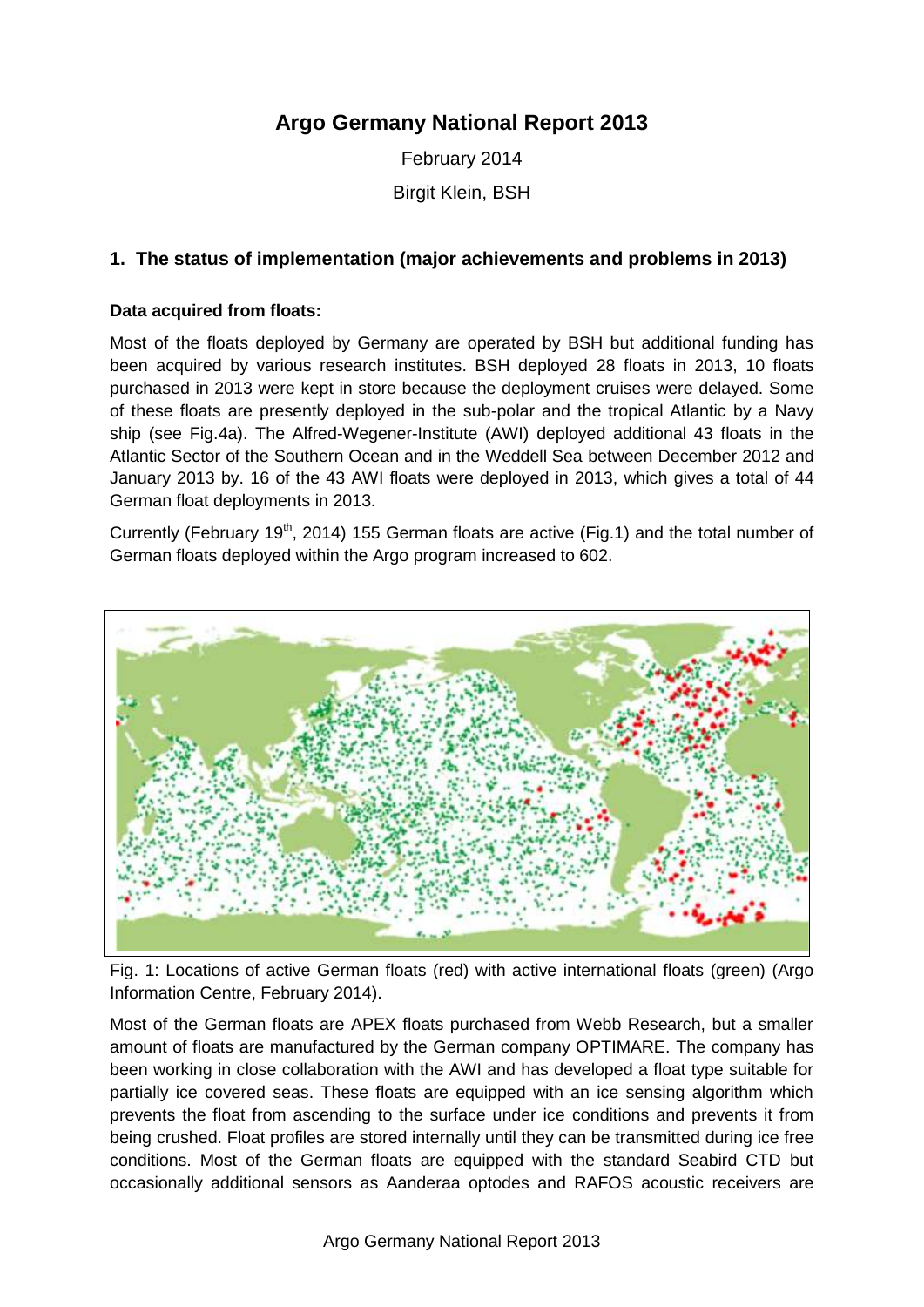installed. The two NOVA (New generation Oceanographic Variable-buoyancy Autonomous) profiling floats bought from MetOcean in 2012 are functioning well and send good profiles.

The successful collaboration with our Mediterranean colleagues concerning the recovery of beached floats has been continued. In 2012 our Greek colleagues helped with recovery of a beached float. The float was damaged during the beaching and has been converted to a technical display after it was send back to BSH. A second float (6901084) found in the port of Beirut (Lebanon) was secured by the Lebanese Navy. With the help of MEDARGO a contact was established with the local oceanographers at the Institute of Aquaculture and Aquatic Science (Dept. of Biology) at the American University of Beirut and they could retrieve the float from the Navy. Pierre-Marie Poulain visited Beirut in April 2013, tested the float and showed the local oceanographers how to operate it (Fig.2). The float was donated to Lebanon and our Lebanese collaborators redeployed the float (new WMO-Id 6900895) about 10 nm off southern Lebanon on 27 August 2013. Its current position and trajectory are shown in Fig. 3.



Fig.2: Pierre-Marie Poulain (MEDARGO) and local oceanographers during technical tests of the beached float 6901084.

We discovered major technical problems with the alkaline batteries in our APEX floats deployed in 2011. More than 30 floats expired early with life cycles of about 700-800 days. The technical data send back from the floats indicate a sudden loss of battery voltage to values of around 7 Volt during the last profile and increased battery consumption during the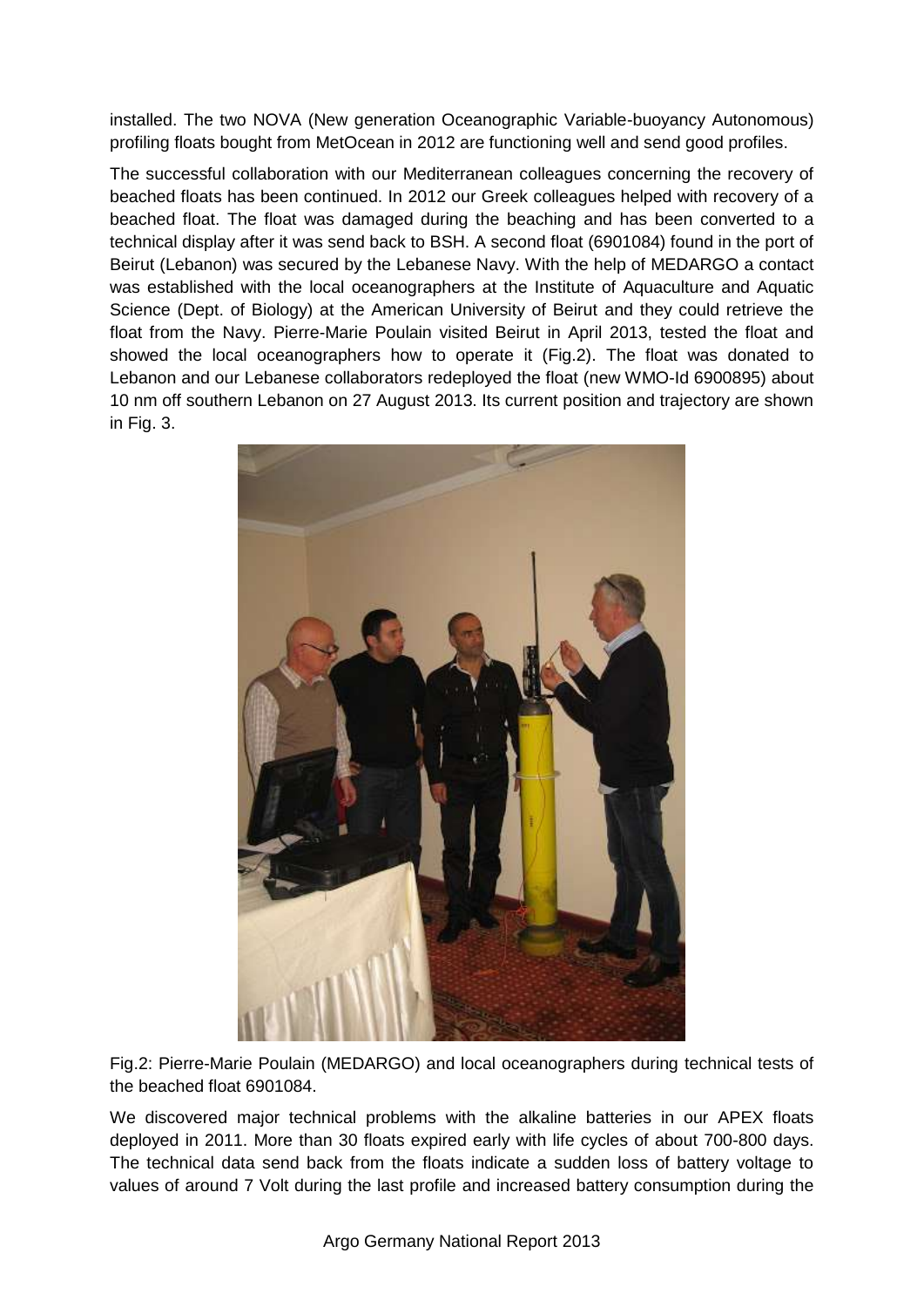previous cycles. We have contacted TELEDYNE/WEBB about the problem and hope to solve the issue soon.



Fig. 3: Float track for float 6900885 after redeployment on 27 August 2013.

# **2. Deployment plan for 2014**

The deployment plans for 2014 will comprise 44 floats from BSH in the Atlantic, the Nordic Seas and the Southern Ocean. Additionally 7 floats will be deployed by GEOMAR in the eastern subtropical Pacific and about 20 floats by AWI in the Southern Ocean and the Weddell Sea during the Antarctic summer season 2014/2015. The intended deployment positions for the BSH floats are shown in Fig. 4 a-g.



Argo Germany National Report 2013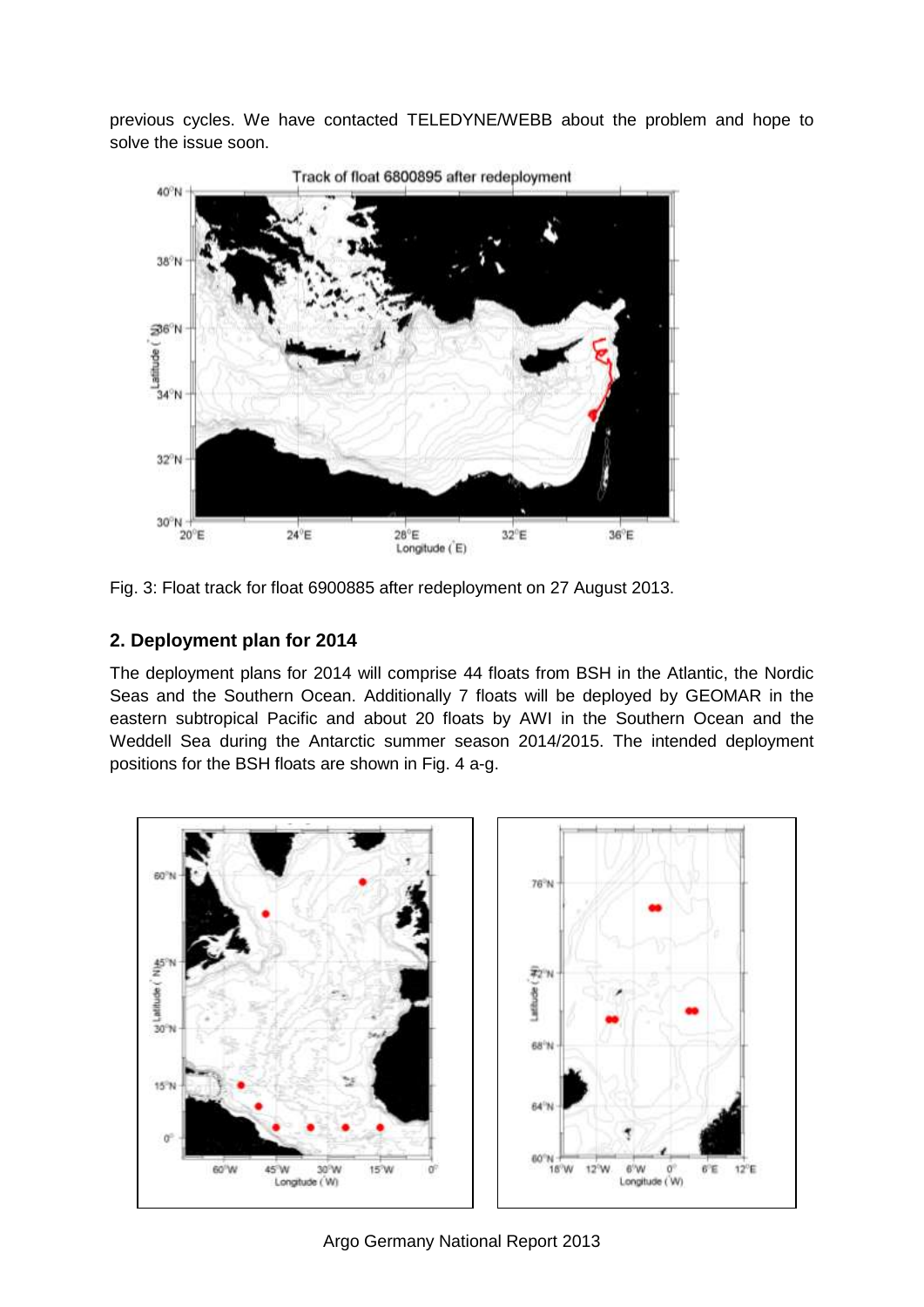Fig. 4a, left: Deployment positions for 8 floats deployed by Navy vessel 'Bonn' in February-March 2014 and 4b, right: 6 deployment positions in the Nordic Seas in May/June 2014.



Fig. 4c, left: Deployment positions for 3 floats in the Northeast Atlantic and 4d, right: 7 deployment positions in the sub-polar North Atlantic.



Fig. 4e, left: Deployment positions for 6 floats in the Southeast Atlantic and 4d, right: 8 deployment positions in the Southern Ocean.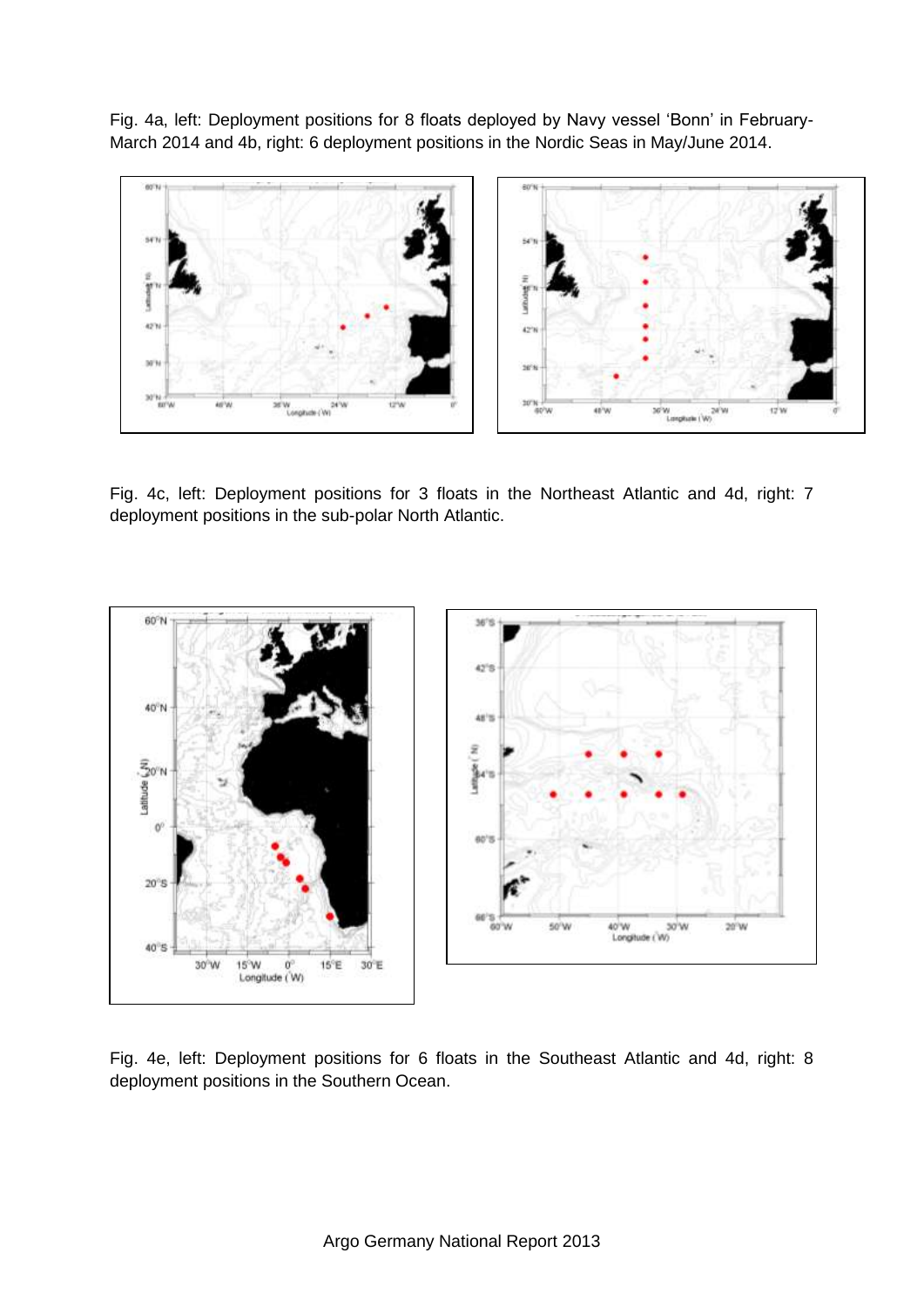



The floats to be deployed in the tropical Atlantic (see Fig. 4g) are all equipped with oxygen sensors and are a joint operation of BSH and GEOMAR. In total there are plans to deploy 71 floats in 2014 up to early 2015. Germany owns deployment capabilities for all oceans including the ice covered areas but foreign research cruises will be used as well to cover all intended deployment areas. The deployments in the Southern Ocean for example will be carried out on cruises conducted by the British Antarctic Survey (BAS). The main goal of our deployments is to support the global array in the Atlantic Ocean and we focus on data sparse regions, specifically in the Southern Ocean, the North Atlantic and the Nordic Seas.

# **3. Commitments to Argo data management**

### **Data issued to GTS**

The profiles for all German floats are processed by Coriolis and are distributed on the GTS by way of Meteo-France.

#### **Data issued to GDACs after real-time QC**

The real-time data processing for all German floats is performed at the Coriolis Center in France. Data processing follows the procedures set up by the Argo Data Management Team.

#### **Data issued for delayed QC**

The delayed mode processing is distributed between the various German institutions contributing to Argo, depending on their area of expertise. The Alfred-Wegener Institute is responsible for the Southern Ocean and GEOMAR is processing the Pacific floats. IfM-Hamburg together with BSH are processing the German floats in the Nordic Sea, while BSH is covering the tropical, subtropical and subpolar Atlantic. German floats in the Mediterranean on the other hand are processed by MEDARGO. The sharing of delayedmode data processing will be continued in the coming years, but BSH will cover all German floats which have not been assigned to a PI. BSH has also adopted some European floats